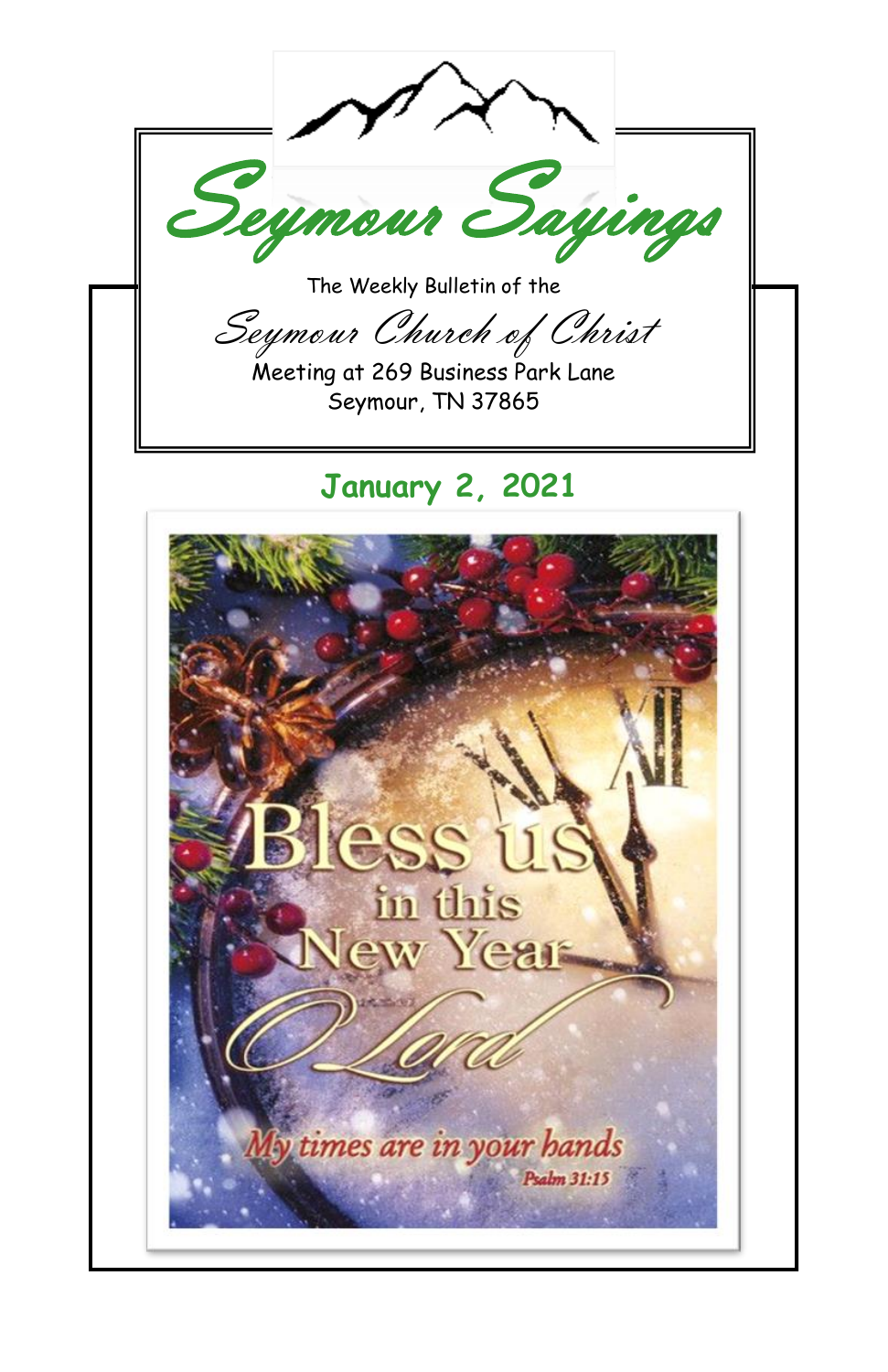*Person to Person . . .* 

*Tom Miller*



## **2022**

## **LIFE OF CHRIST CHALLENGE**

 Our Life of Christ Challenge for 2022 begins today. Jr. High through Adult Classes will all be studying the Life of Christ from the gospels each Sunday morning. The Sunday morning sermons will all be designed to compliment the theme.

We hope to accomplish three things through this year-long study.

- 1. We want everyone to come to a better, deeper and personal knowledge of Jesus.
- 2. Second, we want to encourage us all to use this knowledge to become more and more like Him each day.
- 3. Third, we want to prepare ourselves to share this knowledge of Him with a lost world.

 Each Sunday Adult Class will be taught by various men in the congregation. At present, that list for January is as follows:

> January 2—Tom Miller January 9—Tom Miller January 16—Jeff Whitaker January 23—John McBroom January 30—Jeff Cronin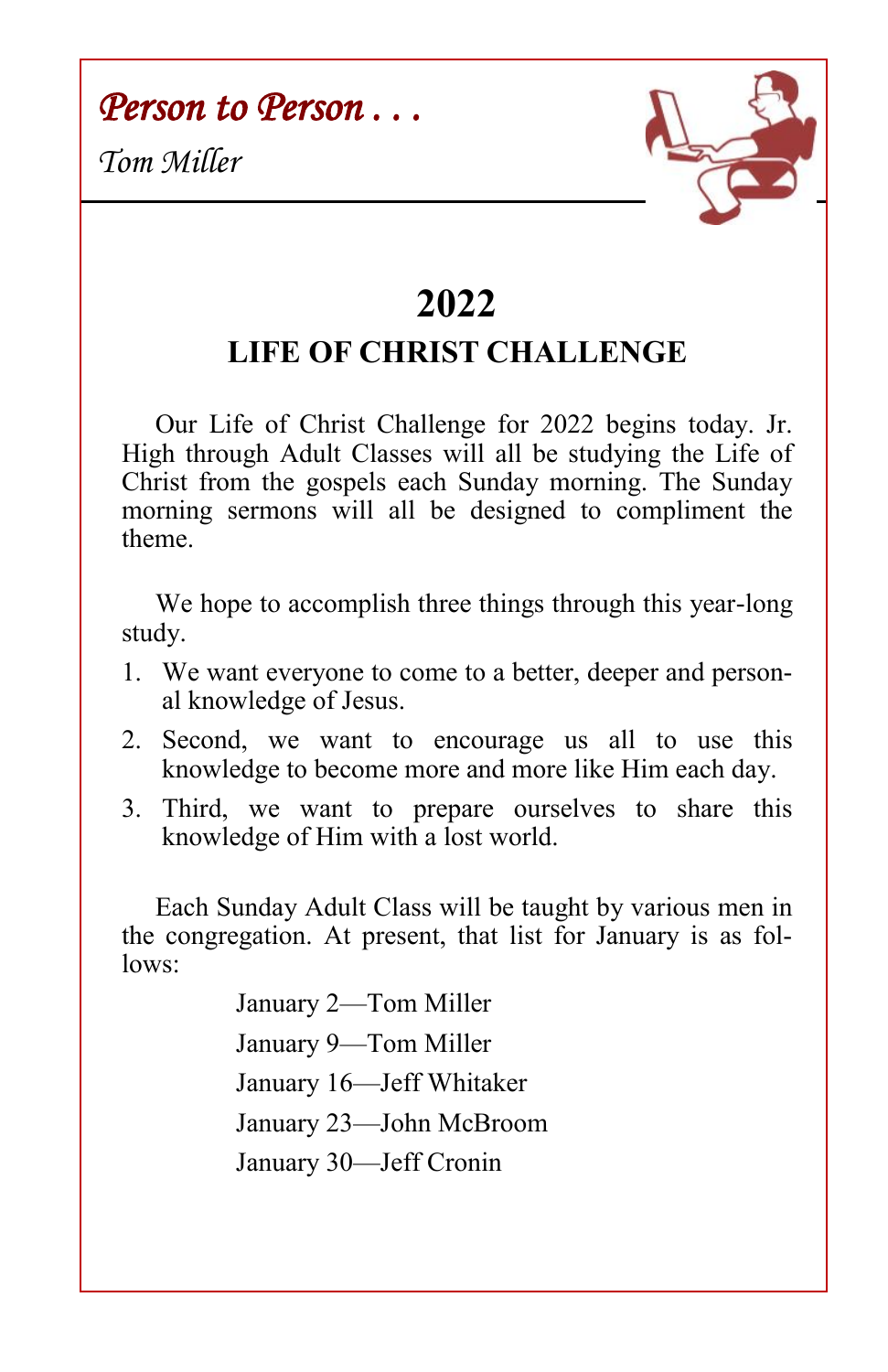# **FAMILY MATTERS**



**PRAYER LIST**—**Tammy Bragwell** continues to be quite ill. Prayers, please. . . . Lesia Potter asks us to remember **Butch** in our prayers. He is not doing well at the present time. . . . We also extend our condolences to **Lesia Potter** at the passing of her aunt, **Wilma Mctaggert,** last week. . . . Be sure to keep **Al & Yolanda Flores** in your prayers. Due to Al's delicate

lung condition, the doctor has advised him to stay in for awhile. You can call them at 304-575-0401 (Yolanda) or 304-575-6801 (Al). You can send a card to P.O. Box 786, Seymour 37865.

**FOR THE RECORD**—Sunday Bible Study, 24; Morning Worship,  $36 + 10$ ; Evening Worship,  $25 + 8$ ; Contribution, \$2,240; Wednesday Bible Study, 35. *(The + numbers show the number of people joining us by live stream.)*



Sunday, January 9, **Elders & Deacons Meeting**, 4:45 p.m.

Sunday, January 9, **two new 30 minute classes**  begin following evening services. George Benjamin in the auditorium for "Singing and Song Leading."

Tom Miller and Jody Miller in the multi-purpose room for "Teachers' Workshop."

Sunday, January 30, **Covered Dish Dinner**, following morning services.



*The New Year lies before you like a spotless tract of snow. Be careful how you tread it, for every mark will show.*



#### **SERMONS FOR SUNDAY, January 2**

A.M.— "The Greatest Story Ever Told" *Galatians 4:3-6*

> P.M.— "Where Do I Fit In?" *Romans 12:4-8*